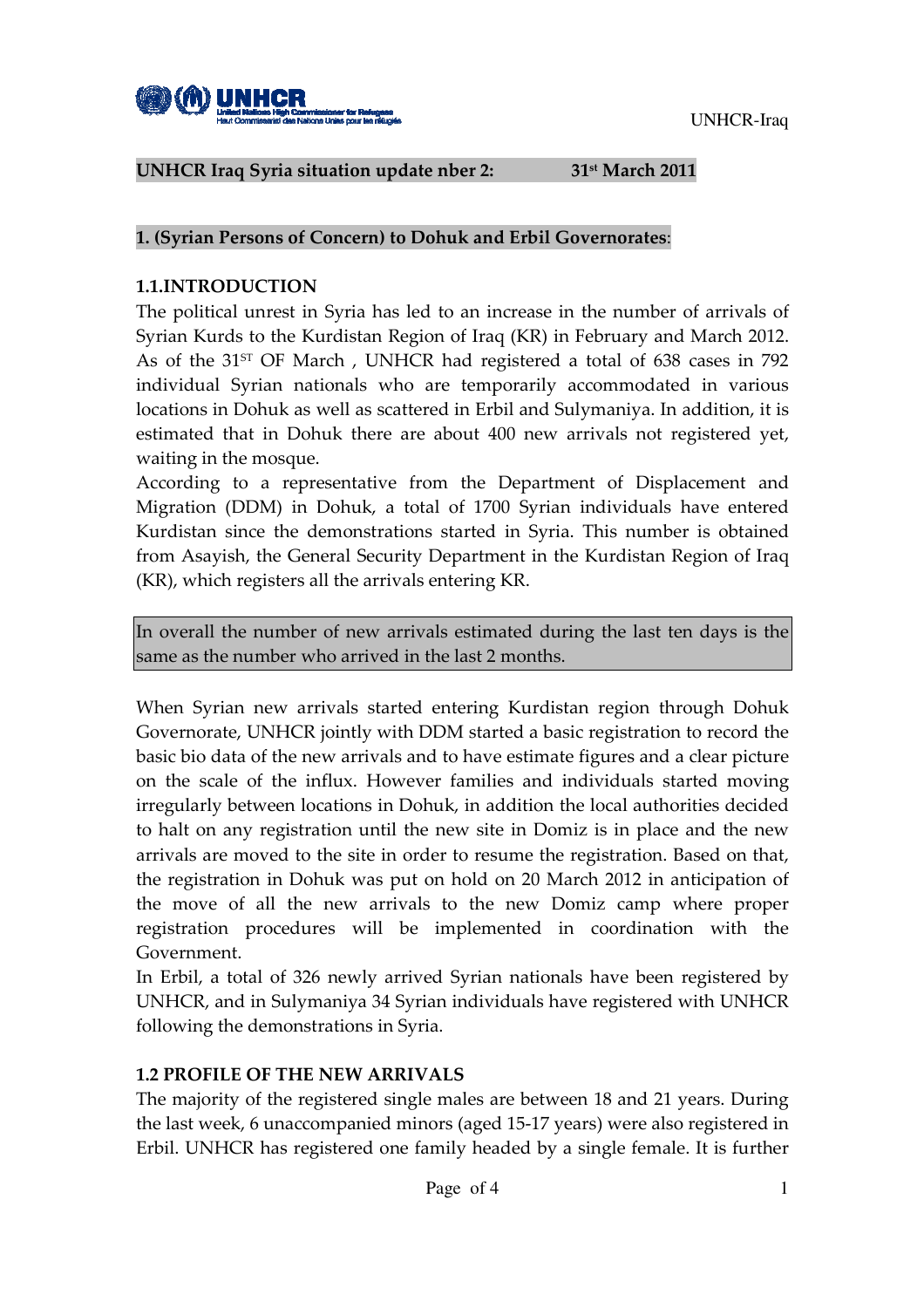

reported that the majority of the children who have arrived have not been able to enrol in school in KR, their families think that the school year has already passed. The majority of the registered Syrian new arrivals reported that they fled following the prolonged unrest, insecurity and continued retaliation against demonstrators in Syria some claimed to have deserted the army while others were called to serve in the army but are unwilling to do so.

UNHCR staffs in Dohuk and Erbil have conducted group and individual interviews with a representative sample of the new arrivals to get a better understanding and do a preliminary assessment of their reason to flee, their protection needs and their intentions. UNHCR Dohuk staff interviewed 20 families of newly arrived Syrian families and 20 singles in Domiz site, while UNHCR Erbil did individual interviews with 7 Syrian deserters. The majority of the individuals in all these groups expressed their wish to return to Syria if the security situation there would improve and/or the current Syrian regime would fall. Some of the families and singles also expressed their wish to find work in KR and try to establish new lives here.

The families and the singles in Dohuk expressed that their current living conditions were difficult as they had to share limited living space with others and they all stated that they wanted to move to the new Domiz camp as soon as possible. In Erbil, most of the registered new arrivals also live under challenging conditions; in many cases several singles share one rented room.

#### 1.3 PROTECTION

As reported last week, after crossing the border to Iraq, the new Syrian arrivals are registered with Asayish in the villages along the border in the part of Ninewa Governorate which is under de facto Kurdish control. However, it is now reported that the Asayish no longer is issuing the new arrivals with an official letter stating that they are free to move within KR. They are, however, provided with a number on a piece of paper. This number is shown at the checkpoint to KR which allows them access to the region. When the new arrivals have reached the location in KR where they are temporarily settling, they again report to Asayish. However, they are not provided with any documentation at this point and as such the majority of the new Syrian arrivals do not have any documentation legalizing their stay in KR. It has been reported that this has hindered some of the new arrivals to move freely within KR and created obstacles to accessing services and jobs. Nevertheless, in general, the local authorities have proven to be generous in the reception and assistance of Syrians, no individuals have reported any fears in KR and no case of refoulement was recorded to date.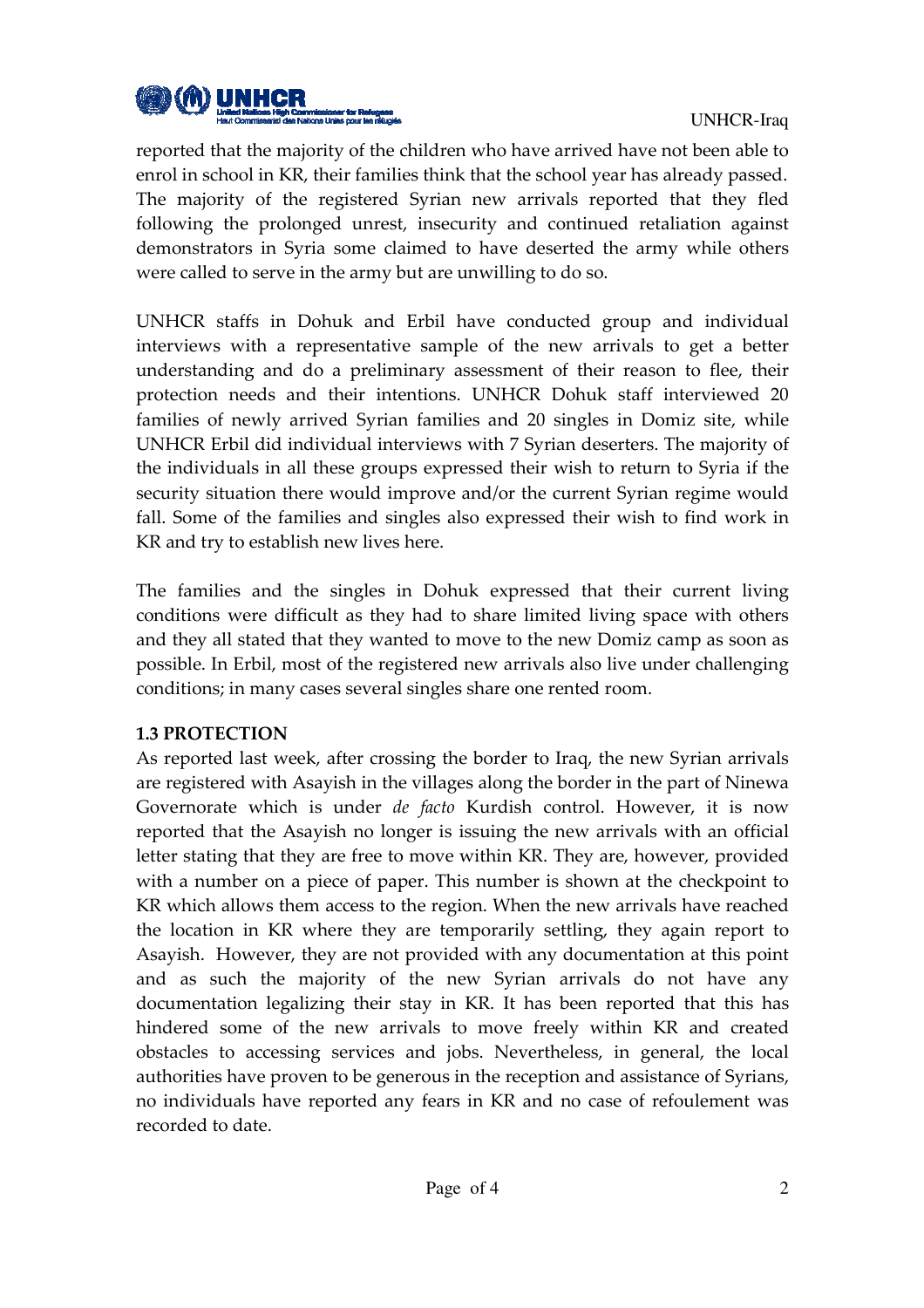

The new arrivals are also requested by Asayish in the border area to provide a sponsor in Iraq. They have been allowed to appoint Syrian asylum seekers already residing in the country as their sponsors and no reports of denial of access due to lack of sponsor have been reported.

When the new arrivals have reached their location inside KR, they can register with UNHCR. In Erbil and Sulymaniya, they are registered by UNHCR in the Protection, Assistance and Returnee Centres (PARCs). In Dohuk, the registration which was conducted jointly by DDM and UNHCR was put on hold as of 20 March 2012 in anticipation of the final establishment of the new Domiz camp. Once the camp is ready to receive and register new arrivals, DDM and UNHCR Dohuk will initiate a structured and thorough registration of the arrivals moving to the camp.

### 1.4 COORDINATION

A coordinated response with the local authorities has been put in place in preparation for an influx of Syrian new arrivals. The UNHCR team, led by the Head of Office, is in continuous discussions with the Ministry of Interior in Erbil and the Governor of Dohuk to respond to the needs for assistance and protection to the new arrivals. UNHCR has also coordinated with UNESCO to look into the education needs of the new Syrian Arrivals in Iraq; UNICEF committed itself to assess the water, sanitation infrastructure and education needs of children out of school..

## 1.5. NEW DOMIZ CAMP

The KRG has decided to arrange for a site where the new Syrian arrivals will be accommodated.

At this stage a total of 60 tents: 46 for families (accommodating 1-6 family members each) and 14 for civilian singles (accommodating up to 4 each) have been installed, and more will be added to accommodate the singles currently sheltered in the mosque.

UNHCR provided support to the authorities to reinstall the tents leaving space in between according to UNHCR standards. 6 Syrian New Arrivals have also been hired by DDM as workers to re-arrange tents. Through the implementing partner Qandil, UNHCR has also purchased some furniture and equipment for the administration and reception areas of the camp. The local authorities had installed electricity networks and UNHCR provided water tanks through Qandil NGO. The site will be ready to host the families in the next two days.

#### 1.6 ASSISTANCE

During the last week, the Federation of Civil society organization has collected funds from rich persons and philanthropists in Dohuk for distribution to new Syrian arrivals in Domiz and Moquble; 12500 USD were given to 300 Syrian